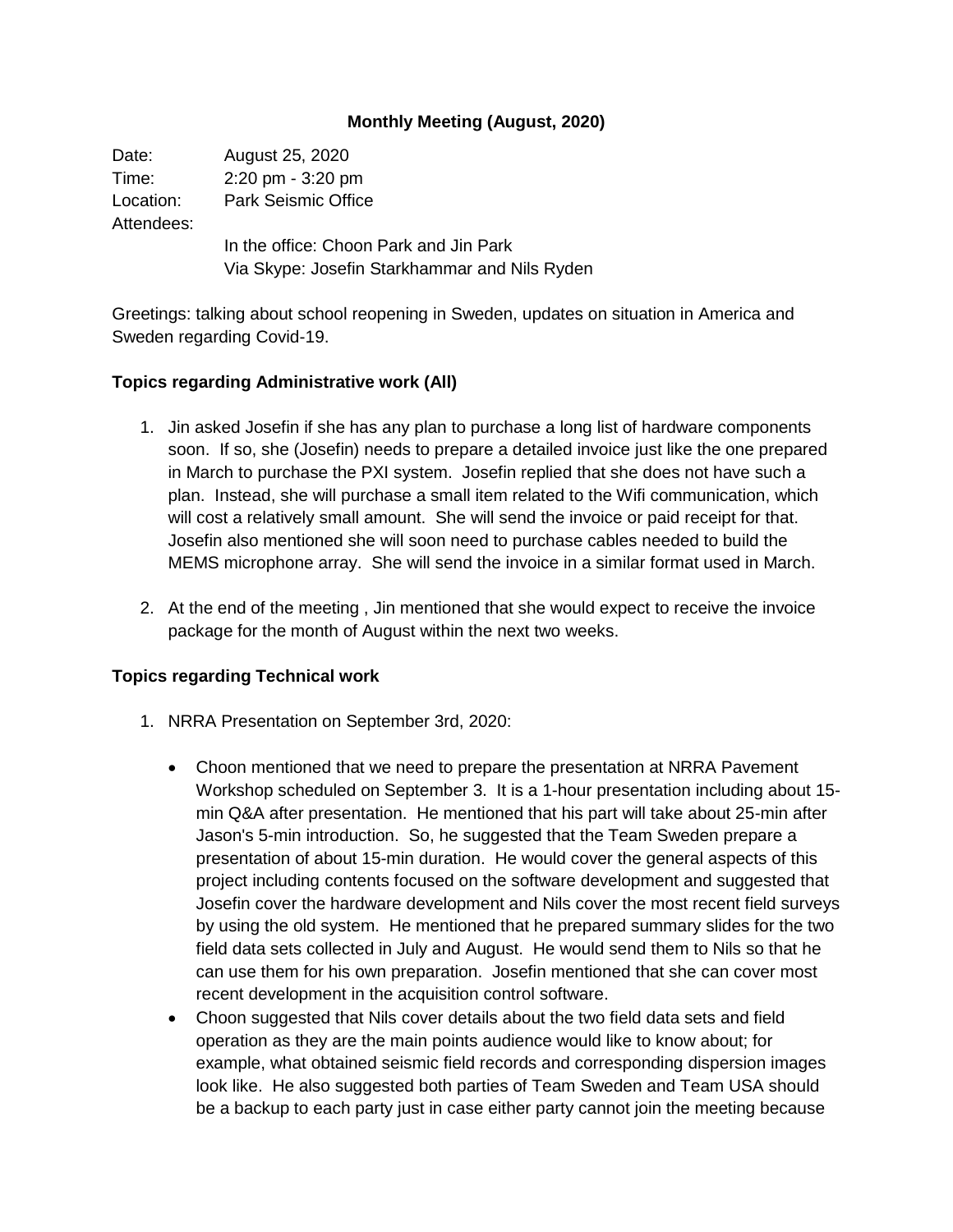of unexpected issues. So, both parties should share all presentation files beforehand. Choon proceeded to briefly talk about contents of his presentation file so that Team Sweden can grasp the core points of each slide.

- After his brief presentation (about 10 min.), Choon asked if there is another video clip that shows more details about the impact source of the bouncing ball. Both Nils and Josefin replied there may be one or two and they would search for them around. All agreed to continue to discuss the presentation for the coming one week to finalize the contents and format.
- 2. Software (ParkSEIS-HMA) and Acquisition Module
	- Choon started to talk about a power-point file that he sent a few days ago to Team Sweden. It briefly described the general framework of the acquisition part of the ParkSEIS-HMA and the PXI-control module that Josefin wrote, which is basically the acquisition software that controls everything related to the acquisition hardware components. Choon explains that the ParkSEIS-HMA software will sit on the laptop (i.e., "C" drive of laptop), while the PXI-control module will sit on the PXI drive (i.e., "C" drive of PXI), which will be connected to the laptop as a network drive (e.g., as "D" drive in laptop). Then, the ParkSEIS-HMA will launch PXI-control module via a network communication. At the beginning of survey, the ParkSEIS-HMA will write a text file called "arm.txt" on the PXI drive, and then PXI control module grabs it for all acquisition-related parameters (e.g., sampling interval, recording time, etc.). Josefin asks if ParkSEIS-HMA can sit on the PXI system so that some potential issues can be avoided. Choon answers "No" because the laptop will be the ultimate unit that hosts both ParkSEIS-HMA software and acquired field data so that the user can bring it in the office after field operation for subsequent other tasks (e.g., downloading results, checking data quality, exporting results in different formats, etc.). He explained that acquired seismic data will be saved in a folder of PXI drive in TDMS format (e.g., \*.tdms) and then ParkSEIS-HMA will grab the saved file and convert it into ParkSEIS (PS) format for subsequent analysis purposes within a local folder in the laptop.
- 3. Field Data Collected on a New Asphalt Road (August 12th, 2020)
	- Choon showed slides of most recent data set collected during August. He commented that overall quality of the data is still excellent, but there are some points he wanted to clarify and that's why he prepared the presentation file. He mentioned that the overall phase velocity of Lamb waves is lower, by as much as by 400 m/s, than those collected during July when the pavement temperature was lower. He asks Nils if it was mainly due to the higher temperature. Nils confirmed it was the case. Choon commented that it is very surprising to know temperature can make that much big difference in Lamb wave velocity. Choon asked about the triggering channel if it was still in #1 channel as with previous surveys. Nils and Josefin replied that it was at #24 channel to be located as much at the center of both forward and